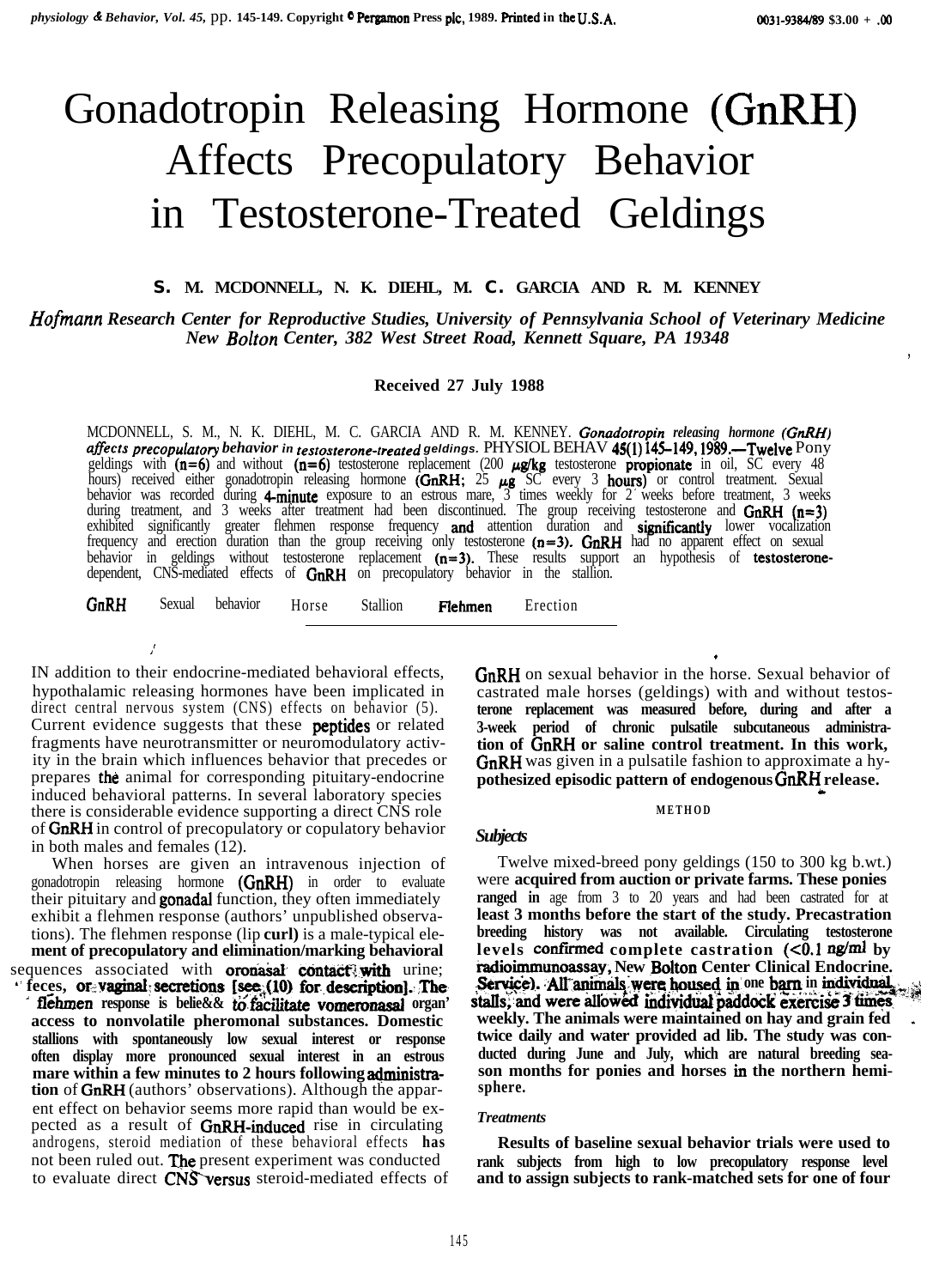treatment regimens  $(n=3 \text{ per treatment})$ : testosterone re-<br>placement  $(T)$  GpPH (GpPH) testosterone replacement 100 placement  $(T)$ , GnRH (GnRH), testosterone replacement plus **GnRH (T-GnRH)**, and vehicles only control (C). Testosplus GnRH  $(T-GnRH)$ , and vehicles only control (C). Testos-<br>terone replacement consisted of 200  $\mu g/kg$  b.wt. testosterone **70** 0 - 0 GnRH propionate crystalline (Sigma Chemical Company, St. Louis,  $\bullet$  60  $\bullet$  =  $\bullet$  Control<br>MO) dissolved in sesame oil administered subcutaneously  $\bullet$  50 MO) dissolved in sesame oil, administered subcutaneously every 48 hours for 3 weeks in order to maintain plasma testosterone concentrations within the normal range for adult stallions (0.35 to 1.75 ng/ml). Weekly plasma samples were obtained. by jugular **venipuncture** to monitor **circulating** testosterone<sub>of</sub> The GnRH. treatment consisted of.25  $\mu$ g GnRH Westerbite<sub>nt</sub> The United Treatment Consisted 01.25 The United States 20<br>(Cystorelin, CEVA Laboratories. Overland Park, KSI ad- ... . . . . . 18 ministered subcutaneously every 3 hours (0300, 0600, 0900 1200, 1500, **1800, 2100** and 2400 hours) for 3 weeks in order to provide a pulsatile stimulus pattern. Based on clincial experience and preliminary observations in pony stallions, subcutaneous injection of 25  $\mu$ g of GnRH results in an approximate doubling of plasma testosterone within one to two hours, with return to baseline within four to six hours. The schedule was designed to approximate an hypothesized endogenous pulsatile release of  $GnRH$ . Control treatment consisted of vehicle injections on the above schedules.

#### *Sexual Behavior Trials*

Sexual behavior was evaluated in standard trials conducted 3 times weekly for the 2 weeks prior to treatment (baseline period), 3 weeks during treatment (treatment period), and the 3 weeks following cessation of treatment (posttreatment period). Trials were conducted on a Monday-Wednesday-Friday schedule between 0730 hr and 0900 hr, which was 90 to 180 minutes following the 0600 hour injection of  $GnRH$ . Each trial consisted of a 4-minute exposure to an estrous pony mare which was restrained along the outside of a small outdoor enclosure (3.05x3.05 m, 1.5 m high post and rail fencing) in which the subject was confined. This arrangement permitted interaction through the rails and mounting of the fence, but prevented intromission. During such exposure, referred to as "teasing',' in the horse industry, stallions and mares usually display most elements of the precopulatory sequence typical of **free-running** or pasture breeding horses (10). Two ovariectomized, estrogen-treated pony mares (estradiol cypionate 0.5 mg subcutaneously every other day) were used as stimulus mares. For each day of **trials**, each mare was used in randomly selected order for six consecutive trials. On each day, trial order of the twelve gelding subjects was also random. A hand-held microcomputer event recorder (Observational Systems, Inc., Seattle, WA) was used to measure the following sexual behavior responses: sniff mare (nose within approximately 10 cm of the mare), sniff ground (usually voided mare urine or feces), flehmen response, vocalization, penis drop, erection, and mount fence. Attention to the mare, **defined** as standing within close proximity (approximately 1 meter), was also recorded.

#### *Statistical Analyses*

r.

Behavioral endpoints for each trial included frequency of each response, as well as penis drop latency and duration, erection latency and duration, mount latency and duration, and attention latency and duration. Latencies represented the time in seconds from the beginning of trial to the first occurrence of a response. Durations represented the total time engaged in a particular response. Data were analyzed



FIG. **1.** Mean attention duration, flehmen response frequency, vocalization frequency and erection duration of  $Gn\dot{R}H- (n=3)$  and control-  $(n=3)$  treated **ponies** during 6 baseline trials  $(1-6)$ . 9 treatment trials  $(7-15)$ , and 9 posttreatment trials  $(16-24)$ .

by repeated measures analysis of variance with 4 levels of treatment and 24 levels of trials. Fisher's protected least significant difference (LSD) procedure  $(p<0.01)$  was used for mean comparisons (19).

## RESULTS

Plasma testosterone levels of testosterone-treated subjects increased during the first week of treatment to within the range for normal stallions  $(0.35 \text{ to } 1.75 \text{ ng/ml})$ . Levels remained within this range throughout treatment and returned to baseline concentrations  $\overline{(-0.1 \text{ ng/ml})}$  within one week after treatment had ceased. Testosterone levels of control and **GnRH only** subjects remained within the normal range for geldings  $(**0**$ . 1 **ng/ml**) thoughout the study.

There was a significant  $(p<0.01)$  group by trial interaction for **sniff** ground frequency, flehmen response frequency, at-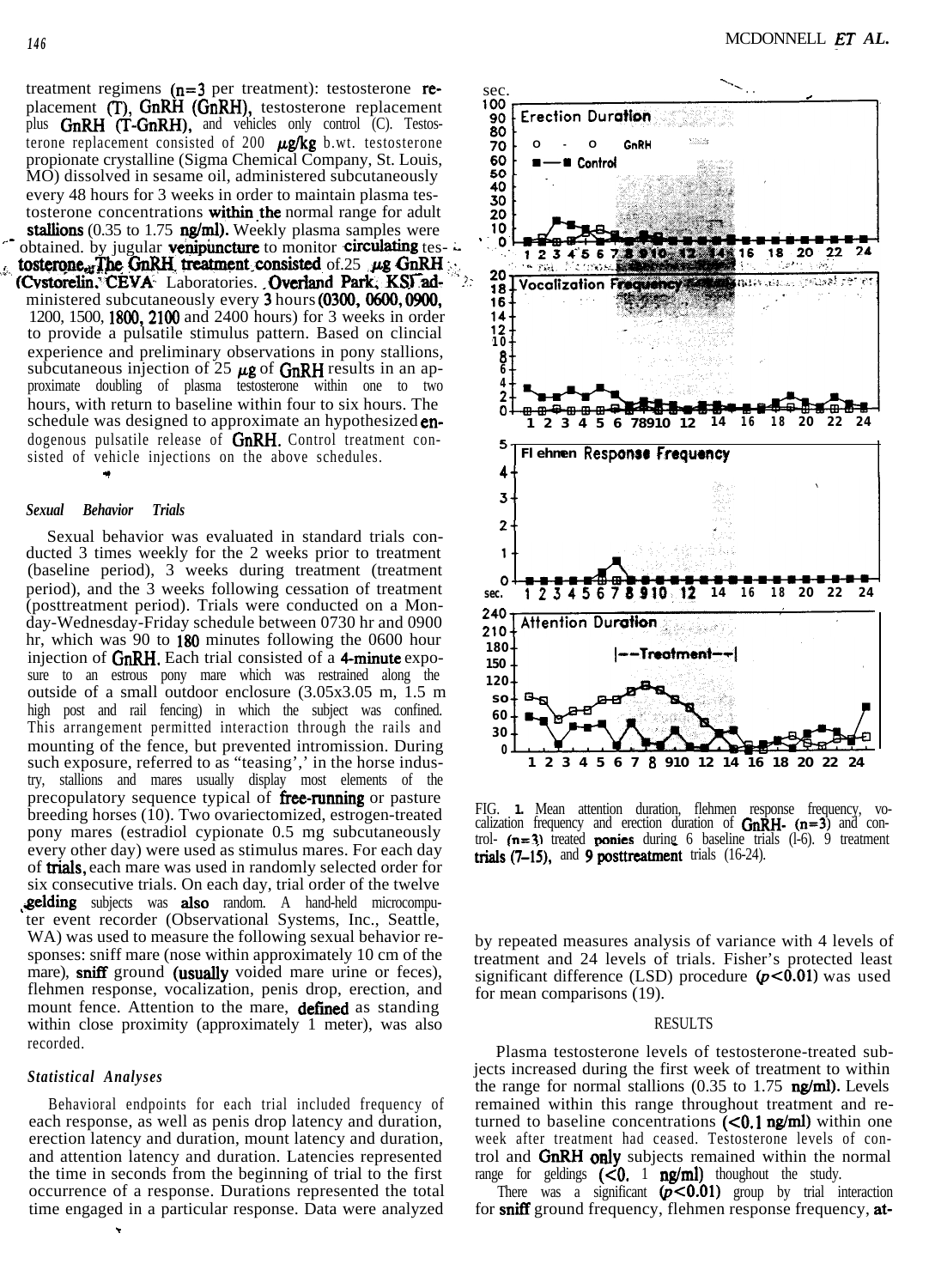

FIG. 2. Mean attention duration, flehmen response frequency, vocalization frequency, and erection duration of testosterone and GnRH-  $(T\text{-}GnRH n=3)$  and testosterone-  $(T, n=3)$  treated ponies during 6 baseline trials  $(1-6)$ , 9 treatment trials  $(7-15)$ , and 9 posttreatment trials (M-24). Asterisks indicate trials during which the group means are significantly different (LSD,  $p < 0.01$ ).

r (90 m)

ាច ភេមិ

tention duration, erection duration, vocalization frequency,

penis drop latency, and penis drop duration. Further com**parison of** means using LSD  $(p<0.01)$  revealed several apparent patterns of differences. During the baseline period, there were no patterns of significant differences among groups for any of these seven endpoints. GnRH and control treatment had no apparent influence  $(p>0.01)$  on any of the sexual behavior measures. As shown in Fig. 1 for erection duration, vocalization frequency, flehmen response frequency, and attention duration, all measures for these two groups that did not receive testosterone suggested a gradual **decline** in sexual arousal and response over the course of the experiment.

**Sexual behavior** in all testosterone-treated animals was restored to within the range of intact stallions, but at the lower **end** of the range in terms of overall precopulatory

vigor for pony stallions (11). Generally, T and T-GnRH means (as illustrated for attention duration, flehmen response frequency, vocalization frequency and erection duration, Fig. 2) were significantly greater than those for baseline and were significantly different from those of **GnRH** and control animals during treatment. When testosterone treatment was discontinued, sexual behavior of these animals decreased toward pretreatment levels.

Comparison of **T-GnRH** and T groups indicated that for attention duration, flehmen response frequency, erection duration and vocalization frequency there were four or more trials after the onset of treatment during which the two groups differed significantly. The T-GnRH and T group means for these endpoints are shown in Fig. 2. For attention duration, for trials  $11, 13, 18, 20,$  and  $22$ , the T-GnRH mean was greater than the mean for the T group  $(p<0.01)$ . During the period of trials 11 through 24, the remaining means followed a similar pattern (T-GnRH apparently greater than T), although the differences did not meet the conservative 0.01 level of probability. For flehmen response frequency, T-GnRH means were significantly greater than means for T during trials  $8$ , 11, and 13, while during trial  $9$ , the T group showed greater  $(p<0.01)$  flehmen response frequency than the **T-GnRH** group. For erection duration, for trials 9, 10, 12, 14, 15, 16, and 21, the **T-GnRH** mean was lower  $(p<0.01)$ than the T-mean. For the period of trials 7 through 16, the remaining means followed a similar pattern of differences (T-GnRH less than T), although not consistently significant differences. For vocalization frequency, for trials 10, 13, 15, 19, and 21, the T group mean was significantly greater than the T-GnRH mean. For **sniff** ground frequency, penis drop latency, and penis drop duration, T-GnRH and T group means were significantly different only on 3 or fewer trials after the onset of treatment (not shown).

#### **DISCUSSION**

These results suggest a testosterone-dependent facilitatory effect of GnRH on attention to the mare and flehmen response in horses. These results are consistent with our earlier observations of **GnRH-induced** flehmen response in stallions, as well as with our clinical observations of several stallions with spontaneously low sexual interest and arousal which exhibited heightened interest in mares immediately following injection of GnRH. Attention time, while defined in terms of time spent near the mare, encompasses a period during which the animals typically engage in a number of different precopulatory responses, including sniff mare, sniff ground, lick, nuzzle, nip, and flehmen response. The occurrence and pattern of each of these **specific** precopulatory responses in horse seem to be peculiar to the individual (10). When studying a small number of subjects, differences in such specific responses may not be readily detectable, and attention duration serves as a reasonable estimate of precopulatory interest which reflects a sum of individual precopulatory responses.

In this study, animals receiving **GnRH** and testosterone exhibited significantly lower erection duration than those receiving only testosterone. This is in contrast to findings in male rats, where erection and mount latencies are decreased by GnRH treatment (13). One explanation for this decreased erection duration in our GnRH-treated ponies may be that, as a result of increased precopulatory investigation and flehmen response, the GnRH-treated animals did not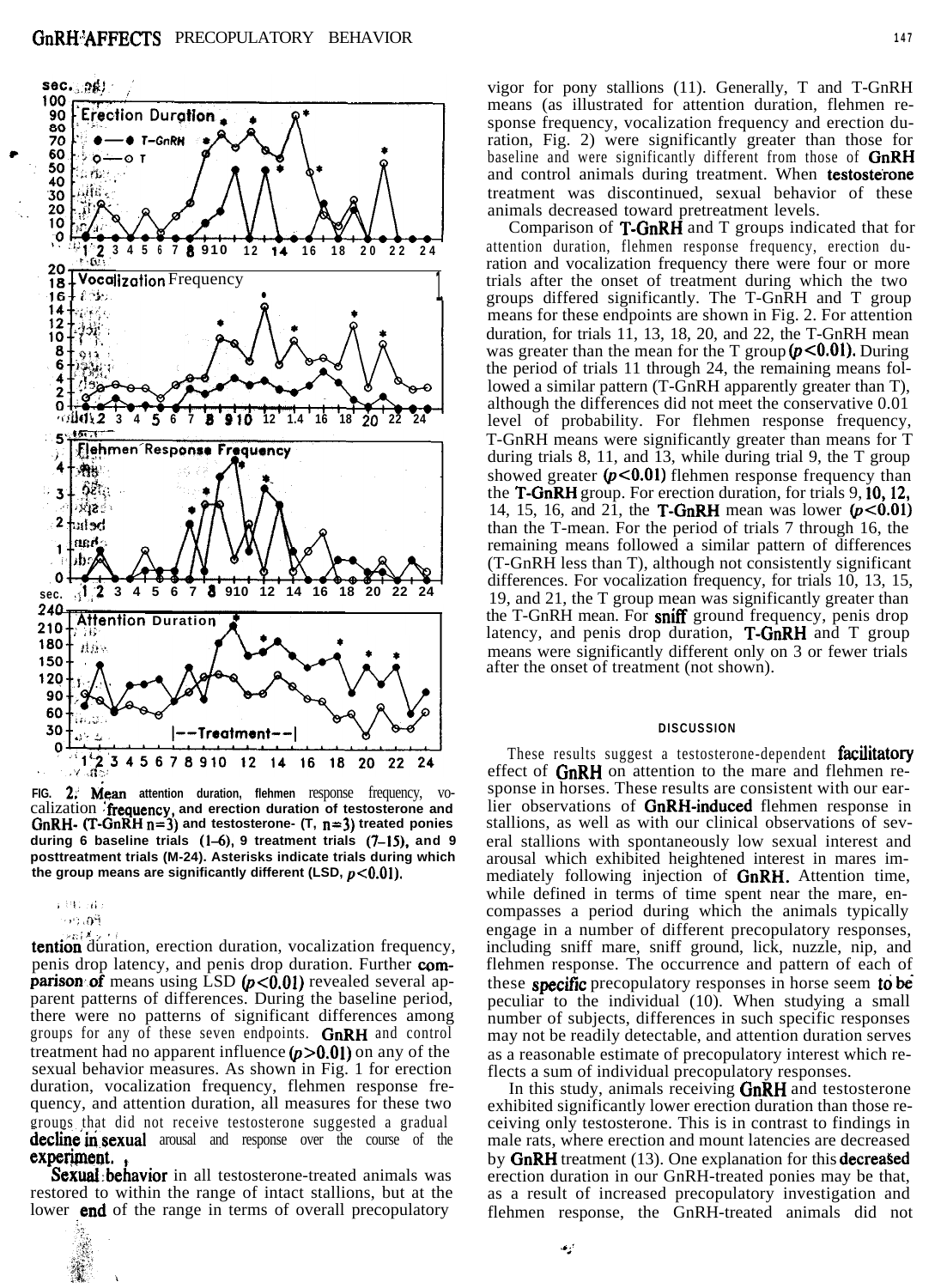proceed as rapidly to copulatory responses. The observer recording the sexual behavior in this study subjectively described these animals as "fixated" on sniffing and flehmen response. The T-GnRH subjects' erection duration was lower than that of T subjects during sexual behavior trials, however the T-GnRH animals achieved erection and masturbated while standing quietly in the stall with what appeared to be greater frequency than T **animals**. Interpretation of differences between our results and those of studies in laboratory species is complicated by many factors, including important differences in the copulatory patterns, differences in the-behavioral responses measured, and corresponding differences in the focus on arousal or potency aspects of sexual behavior. For example, in the majority of studies addressing behavioral effects of **GnRH** using laboratory species, olfactory investigatory behaviors have not been specifically studied. Vocalization frequency was also decreased by GnRH treatment in testosterone-replaced geldings. As with erection duration, lower response as a result of GnRH treatment is difficult to interpret. Effects of GnRH on vocalization apparently have not been evaluated in other species.

The absence of effects of **GnRH** on sexual behavior in geldings without testosterone replacement is consistent with previous observations that steroid priming is necessary for GnRH effects on sexual behavior. In castrated male rats (3, 14, 17) and voles (I), testosterone priming is necessary for GnRH effects on sexual behavior. Similarly, in female rats, estrogen priming is required for **GnRH** effect on lordosis behavior (15, 16, 18). In this regard, it is interesting that in our study the differences in attention duration, erection duration, and vocalization **frequency** persisted for about two weeks after treatment had been discontinued, which is typically the same pattern of decline of sexual behavior following castration (authors' unpublished observations under comparable conditions). We believe that this further supports the concept of testosterone-dependency of GnRH effects on sexual behavior.

While it is well established that **peripheral** administration of brain peptides induces behavioral effects similar to those induced by intracranial administration, there is 'scant evidence that these **peptides** actually cross the blood brain barrier and little is understood about how they exert CNS effects. Entry, distribution, and fate of peripherally administered GnRH in the CNS of horses apparently have not been studied. In other species, peripherally administered labeled peptides penetrate the blood brain barrier, though only in minute amounts (8). Electrophysiological changes have been detected at several brain sites following peripheral administration of peptides, including GnRH (8).

There is evidence suggesting that effects of peripherally administered GnRH on olfactory-related behavior may be mediated peripherally. GnRH-containing neurons have been found in clear association with olfactory pathways through-

out the central and peripheral nervous system. In the golden hamster, a well defined GnRH-containing tract, arising from the olfactory tubercle and two olfactory bulb nuclei, forms of peripheral autonomic-like *system* of fibers, ganglia, and neurons within the subarachnoid space between the hemispheres before joining the olfactory nerves rostral to the olfactory bulb (6). In horses, the limited data available on GnRH production and distribution is consistent with that of other mammalian species studied. G&I-I-containing neurons have been located thoughout the hypothalamus, with high concentrations in the rostral preoptic areas and the median eminence, as well **as** in the **limbic** 'by&m and **the** olfactory tubercle (2). Perhaps the olfactory behavioral effects of peripherally administered GnRH in this study and our previous observations were mediated at the level of main or accessory (vomeronasal) olfactory receptors.

In horse mares, pituitary gonadotropins are released in response to pulsatile intravenous injection of relatively small amounts of GnRH (2 to 20  $\mu$ g) (7). In horse stallions subcutaneous injection of 25  $\mu$ g of GnRH is typically followed within 1 to 2 hours by a 100% increase in plasma testosterone levels, presumably mediated by gonadotropin release (authors' unpublished observations). Therefore, the effects of **GnRH** treatment observed in this study might also be attributable to pituitary gonadotropins released in response to treatment. In female rats, GnRH-induced behavioral changes have been shown to be independent of changes in pituitary or gonadal hormone levels (16,18). In addition, fragments and synthetic analogs of the GnRH decapeptide which are not active in the pituitary have been shown to have behavioral activity similar to that of the entire decapeptide (4,9). Further, work in horse geldings indicates that testosterone propionate pretreatment is associated with a decreased LH reponse to **GnRH** treatment (20).

In summary, **GnRH** treatment in testosterone-treated geldings increased attention duration and flehmen response frequency and decreased erection duration and vocalization frequency. These findings provide further evidence supporting the hypothesis of an extraendocrine effect of GnRH on sexual behavior. GnRH did not affect sexual behavior of geldings without testosterone replacement, which is consistent with existing evidence that the effects of **GnRH** on behavior are testosterone dependent.

#### **ACKNOWLEDGEMENTS**

**Funding for this work was provided in part by Thornbrook Farms, Mr. A. W. Berry, and Wycombe House Stud. Portions of this work were done in partial fulfiient of N. K. Diehl's Master of Science Degree in Animal Science, Pennsylvania State University, Univeristy Park, PA. Cystorelin was provided by CEVA Laboratories, Inc., Overland Park, KS with the kind assistance of Dr. E. Henderson.**

### REFERENCES

- **1. Boyd, S. K.; Moore, F. L. Luteinizing hormone-releasing hormone facilitates the display of sexual behavior in male voles** *(Microtus canicaudus).* Horm. Behav. 19:252-264; 1985.
- **2. Dees, W. L.; Sorenson, A. M.; Kemp, W. M.; McArthur, N. H. GnRH localized in the equine brain and infundibuhun. An inununohistochemical study. Brain Res. 208:123-134; 1981.**
- **3 Dorsa, D. M.; Smith, E. R.; Davidson, J. M. Endocrine and behavioral effects of continuous exposure of male rats to a potent luteinizing hormone-releasing** hormone (LHRH) agonist: **Evidence for central nervous system actions of LHRH. Endocrinology 109:729-735; 1981.**